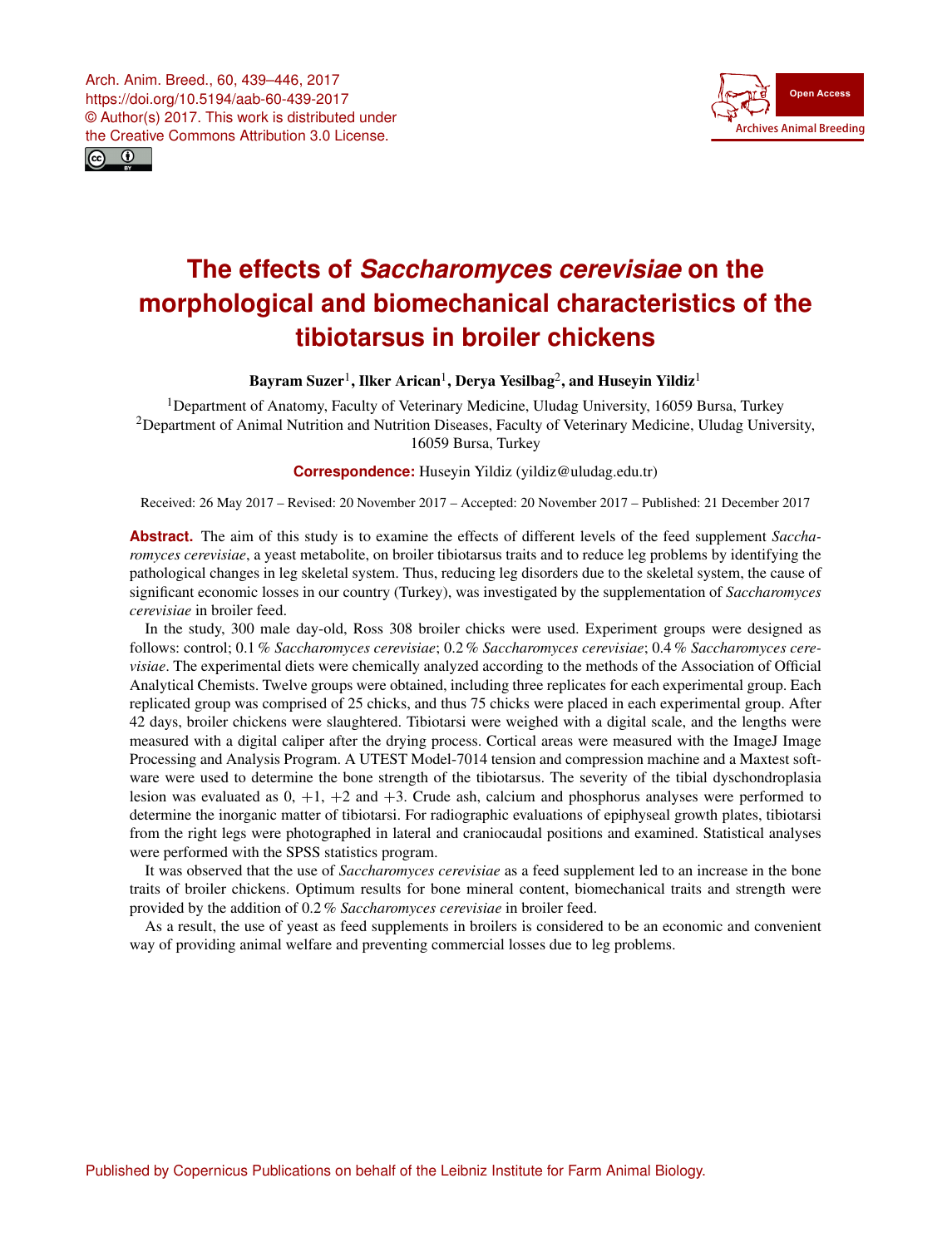# **1 Introduction**

A common problem in the broiler chicken industry is leg problems. Excessive breast muscle accumulation combined with an inadequate skeletal development, gender, genetics, feeding, the composition of food, the incubation period, infectious diseases, environmental stress factors, maintenance and management factors affect the frequency and severity of leg problems (Bradshaw et al., 2002; Oviedo-Rondón et al., 2006a, b).

In genetically selected broiler chickens, the disproportionate increase in breast muscle (25–30 % of body weight) compared to other muscle leads to an unbalanced weight distribution on the femur and tibiotarsus physiologically (Havenstein et al., 2003, 2004, 2007; Oviedo-Rondón, 2007); depending on age, chickens become more passive (Kestin et al., 2001). These chickens also shorten the time they are active and consequently they place greater stress on the feet. Therefore, the femur, tibiotarsus and joints of these bones are exposed to more stress in wide breasted broilers than in the traditional line (Abourachid, 1993).

Leg abnormalities cause pain and discomfort for broilers (Danbury et al., 2000; Mcgeown et al., 1999), and severe lameness limits the broilers' access to feeders and water (Weeks et al., 2000; Knowles et al., 2008). Consequently, chickens can be exposed to hunger, thirst, and dehydration (Butterworth et al., 2002). In addition, weight loss and poorquality products are an economic problem for the poultry industry (Yalcin et al., 1998; Kestin et al., 1999), and leg problems are a serious welfare problem for broiler chickens (European Commission, 2000).

Probiotics are generally used as an alternative additive for competition and elimination of bacterial pathogens in the poultry industry (Barrow, 1992). As a probiotic, *Saccharomyces cerevisiae* cell walls contains beta-glucans (Kollár et al., 1995, 1997), and beta-glucans in yeast have immunomodulating and growth-promoting effects (Park et al., 2001). In addition, Plavnik and Scott (1980) suggested that the positive effect of the yeast on the egg shell may have positive effects on the bone and may increase the bone strength. It was also reported that the addition of *Saccharomyces cerevisiae* (yeast) to the feed increases the production of calcitriol receptors (Mcdonnel et al., 1989).

Calcitriol increases blood calcium (Ca) levels by promoting the absorption of dietary Ca from the gastrointestinal tract and increases renal tubular reabsorption of Ca, thus reducing the loss of Ca in the urine. Calcitriol also stimulates the release of Ca from bone. The observation that calcitriol stimulates the release of Ca from bone seems contradictory, given that sufficient levels of serum calcitriol generally prevent overall loss of Ca from bone. It is believed that the increased levels of serum Ca resulting from calcitriolstimulated intestinal uptake causes bone to take up more Ca than it loses by hormonal stimulation of osteoclasts (Voet and Voet, 2004).

The aim of this study is to investigate the effects of different levels of *Saccharomyces cerevisiae* on the tibiotarsus in broiler chickens. In addition, by reducing the pathologic changes, we have investigated reducing leg disorders caused by the skeletal system; they are the reason for significant economic loss and threaten broiler welfare.

# **2 Material and methods**

# 2.1 Animals, groups and feeding

The experiment was carried out on broiler chicks  $(n = 300)$ purchased from CP Inc. Com, Bursa, Turkey. The experimental protocols were approved by the Animal Care and Use Committee of Uludag University (Turkey) and are in accordance with the National Institute of Health Guide for the Care and Use of Laboratory Animals. The study was carried out with the permission of Uludag University (Turkey) Animal Experimentation Local Ethics Committee (Approval No. 2013-02/06).

Three hundred 1-day-old male chicks were randomly selected and distributed into four groups with three replicates of 25-day-old chicks in each. Thus, 75 chicks were placed in each experimental group. A basal diet was supplemented with *Saccharomyces cerevisiae* live yeast culture (Yea-Sacc 1026: 1x109 CFU g-1, Alltech, Nicholasville). All diets were formulated to provide 3100 kcal of  $ME \, kg^{-1}$  and to meet the amino acid ratios and all other nutrients as suggested by NRC (1994). The compositions of the diets are presented in Table 1. Depending on the experimental design, groups are (i) control (C), (ii) 0.1 % *Saccharomyces cerevisiae* added diet (Y1), (iii) 0.2 % *Saccharomyces cerevisiae* added diet (Y2), (iv) 0.4 % *Saccharomyces cerevisiae* added diet (Y4).

The experimental diets were chemically analyzed according to the methods of the Association of Official Analytical Chemists (AOAC, 2000). The metabolizable energy (ME) levels of the diets were estimated using the equation of Carpenter and Clegg (Leeson and Summers, 2001): ME  $(kcal kg^{-1}) = 53 + 38$  [(CP, %) + (2.25 × ether extract,  $\%$  + (1.1 × starch,  $\%$ ) + (1.05 × sugar,  $\%$ )]. The dry matter (DM) and ash content were determined by drying the feed to a constant weight at 103 °C and combustion at 550 °C, respectively. The diethyl ether extract was analyzed with the Soxhlet method (ISO 1444, 1973). Crude fiber was determined using the Association of Official Analytical Chemists methods (method 962.09 and 985.29; AOAC, 1995). The Kjeldahl method (ISO 5983-1, 2005) was used to determine  $CP$  (6.25  $\times$  N).

The chicks were housed in an environmentally controlled poultry house with the floor covered with wood shavings and kept dry throughout the study. Feed and water were provided ad libitum. Feeding lasted 42 days. The animals were fed a commercial broiler starter diet (CP Inc. Com, Bursa, Turkey) for the first 20 days, a pelleted grower diet (CP Inc. Com,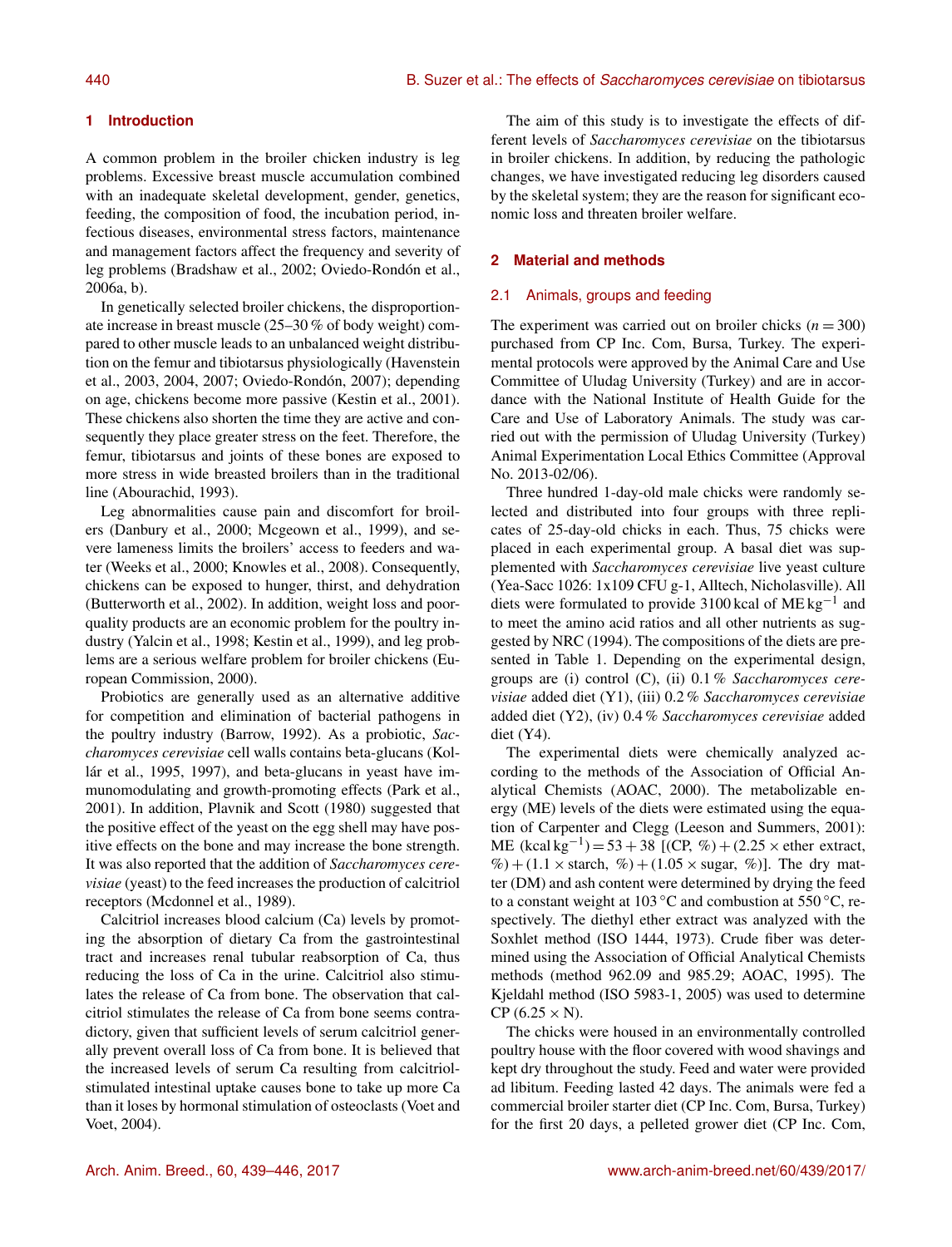| <b>Table 1.</b> The nutrient composition of the experimental diets. |  |
|---------------------------------------------------------------------|--|
|---------------------------------------------------------------------|--|

| Nutrient content                 | <b>Starter</b>        | Grower                 | Finisher               |
|----------------------------------|-----------------------|------------------------|------------------------|
|                                  | $(0-20 \text{ days})$ | $(21-35 \text{ days})$ | $(36-42 \text{ days})$ |
| Metabolic energy, kcal $kg^{-1}$ | 3008                  | 3068                   | 3164                   |
| Crude protein, %                 | 22.50                 | 21.50                  | 20.00                  |
| Crude fibre, %                   | 3.40                  | 3.00                   | 3.00                   |
| Oil, $%$                         | 6.00                  | 5.20                   | 5.00                   |
| Ash, $%$                         | 5.00                  | 6.00                   | 6.00                   |
| Lysine, $%$                      | 1.40                  | 1.30                   | 1.20                   |
| Methionine, %                    | 0.60                  | 0.50                   | 0.44                   |
| Calcium, $%$                     | 0.80                  | 0.75                   | 0.70                   |
| Vitamin mineral premix*          | 27.40                 | 27.40                  | 26.70                  |
|                                  |                       |                        |                        |

<sup>∗</sup> Provided the following per kilogram of diet: vitamin A 10 000 IU, vitamin D3 5000 IU, vitamin D3 4000 IU (only for finisher diet), vitamin E 75 mg, vitamin E 75 (50 mg only for finisher diet), phosphorus 7000 mg, sodium 2000 mg, manganese 120 mg, zinc 100 mg, selenium 0.30 mg, iron

40 mg, iodine 1.25 mg, copper 16 mg.

Bursa, Turkey) from 21 to 35 days of age and a finisher diet (CP Inc. Com, Bursa, Turkey) from 36 to 42 days of age. Ingredient and nutrient compositions of diets are shown in Table 1.

## 2.2 Measurements

Broiler chickens were slaughtered at the age of 42 days. The left and right legs were separated from the body at the level of junctura coxae. Soft tissues around the bones were dissected and removed to obtain the tibiotarsus. After the removal of the femur and tarsometatarsus, the remaining tibiotarsi were maintained at −20 ◦C for further studies (Crenshaw, 1986). The tibiotarsi taken from the right leg were used for the evaluation of bone weight, length, cortical area and strength, and half of the tibiotarsi taken from the left leg (150 pieces) were used for the evaluation of tibial dyschondroplasia (TD) and epiphyseal growth plates, and the rest of the tibiotarsi from the left leg were used for the determination of bone ash, bone Ca and P levels.

# 2.2.1 Bone weight, length, cortical area and strength tests

The right tibiotarsi were left at room temperature to defrost, and then the bones were stored at room temperature for 2 weeks until they were dry. After the drying process, the bones were weighed with Precisa XB4200C digital scales (Precisa Instruments Ltd., Switzerland) and the lengths were measured with a Mitutoyo CDN-20C digital caliper (Mitutoyo Corp., Kawasaki, Japan).

For strength evaluation, diaphyseal sections were taken from each tibiotarsus with a thickness of 1 cm (Yildiz et al., 2009). Bone sections were numbered and photographed with the help of a Canon EOS 600D camera (Canon Inc., Japan). Photographs were transferred to a computer, and cortical areas of the diaphysis were measured with the ImageJ Im-

age Processing and Analysis Program (National Institutes of Health, Bethesda, Maryland, USA) (Doube et al., 2010). To determine the maximum strength of the tibiotarsus, a UTEST Model-7014 tension and compression machine (Utest Inc., Ankara, Turkey) with a 50 kN load cell were used with the aid of the Maxtest software. The section of diaphysis was placed between the jaws of the tension and compression machine. The section was subjected to a force at speed of 10 mm min−<sup>1</sup> in the vertical direction until it was broken. When the section was broken, the process was stopped and the maximum breaking force (kilonewton, kN) was recorded (Yildiz et al., 2009).

#### 2.2.2 Bone ash, calcium and phosphorus

Tibiotarsi stored at  $-20$  °C were removed and allowed to thaw at room temperature. After the bones were thoroughly cleaned from soft tissue, they were divided into halves and placed in jars containing ether for 4 days to remove the oil. Following this, the bones were kept at  $105\,^{\circ}\text{C}$  for  $12\text{ h}$  in an incubator to be dried. Crude ash analyses were performed according to the method reported by AOAC (1960); Ca analyses were carried out using the spectrophotometric method and phosphorus (P) analyses by using the method of Gericke and Kurmies (1952).

# 2.2.3 Tibial dyschondroplasia

For the detection of TD, longitudinal sections were performed on the proximal epiphysis and metaphysis of tibiotarsi, and the epiphyseal cartilage and metaphysis were macroscopically examined. The severity of the TD lesion was evaluated as  $0, +1, +2$  and  $+3$  according to Edwards and Veltmann (1983). Sections were kept in 10% formaldehyde for histopathological examination of the lesions. After fixation, specimens were decalcified in sodium-citratebuffered formic acid and then embedded in paraffin blocks.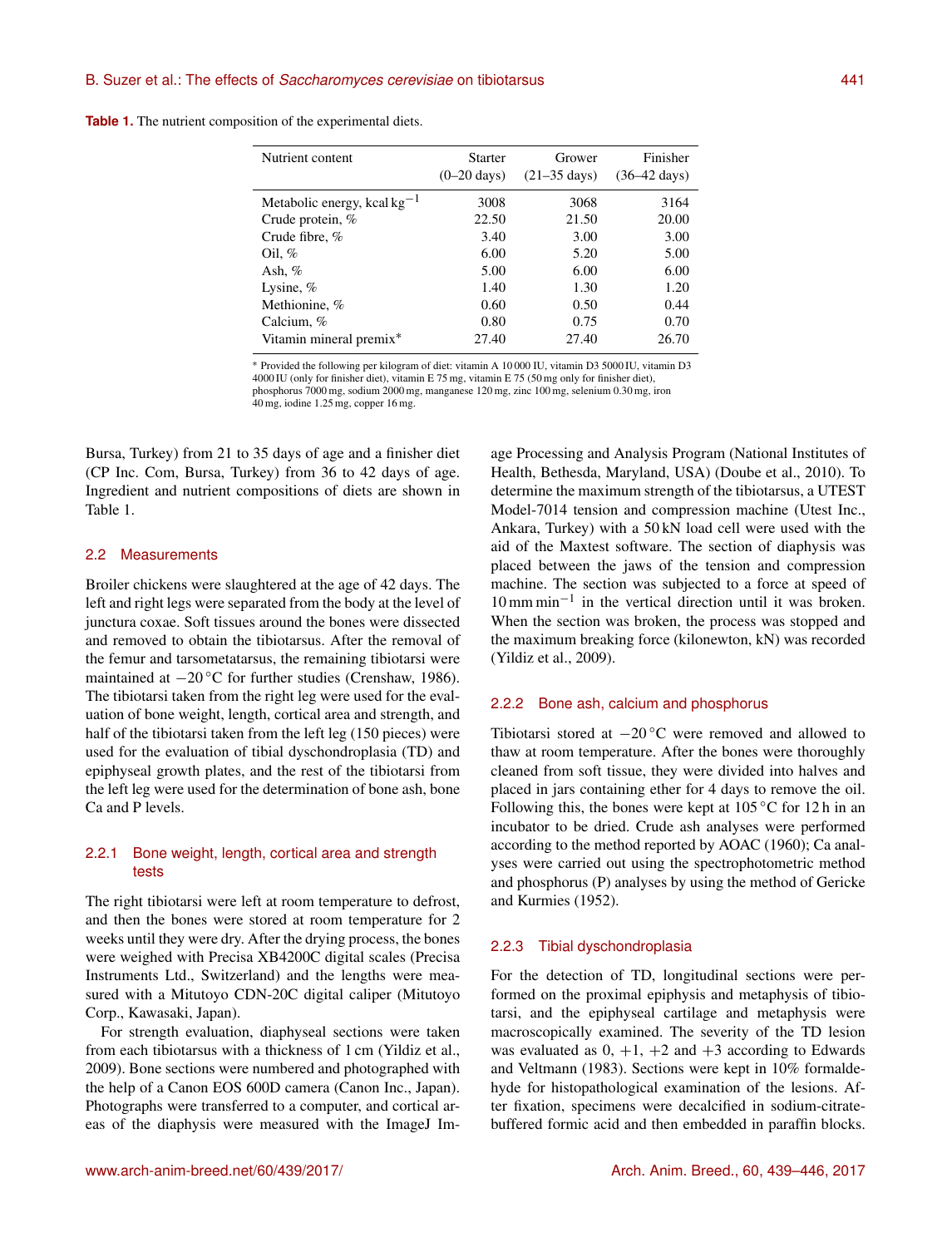| Groups         | Bone weight<br>(g)        | Bone length<br>(mm)     | Cortical area<br>(cm <sup>2</sup> ) | Strength<br>(kN)      |
|----------------|---------------------------|-------------------------|-------------------------------------|-----------------------|
| C              | $10.45 \pm 0.19^a$        | $103.77 + 0.50^{\circ}$ | $0.34 + 0.01a$                      | $1.91 + 0.11^a$       |
| Y1             | $10.51 + 0.25^{\text{a}}$ | $104.05 + 0.69^{\circ}$ | $0.34 + 0.01a$                      | $1.55 + 0.07^b$       |
| Y <sub>2</sub> | $11.14 + 0.13^b$          | $106.35 + 0.39^b$       | $0.38 + 0.01b$                      | $1.89 \pm 0.09^a$     |
| Y4             | $11.14 + 0.13b$           | $106.03 + 0.52^b$       | $0.34 + 0.01a$                      | $1.40 + 0.07^{\rm b}$ |

**Table 2.** Effects of *Saccharomyces cerevisiae* on broiler tibiotarsus weight, length, cortical area and strength.

Different superscripts indicate statistical differences (P < 0.05).

Sections 5–6  $\mu$ m thick were taken from the prepared paraffin blocks. Sections were stained with haematoxylin–eosin (Dinev, 2009) and Mallory's triple staining (Culling et al., 1985) and examined under a light microscope.

# 2.2.4 Epiphyseal growth plates

Before performing strength tests, tibiotarsi from the right legs were photographed in lateral and craniocaudal positions and transferred to digital cassettes (Philips, Duodiagnost, the Netherlands) for radiographic evaluations. Cassettes were monitored using a computerized X-ray reading device (FCR CAPSULA XLII, Fujifilm, Japan), and then epiphyseal growth plates (Breugelmans et al., 2007) and deviations were evaluated.

# 2.3 Statistical analysis

Statistical analyses were performed with IBM SPSS (SPSS, Version 20.0; Chicago, IL). Data were tested for normal distribution and variance homogeneity assumptions. All the values were grouped and the means and standard errors were calculated. Data are stated as mean  $\pm$  SE (standard error) of the mean (SEM). A chi-square test was used to evaluate the statistical differences in the degree of closure of epiphyseal growth plates and TD lesion scores among the groups (Veltmann and Jensen, 1980). For the statistical evaluation of other parameters, an analysis of variance (ANOVA) test was used. Differences were accepted as significant if  $P < 0.05$ . When the differences between the groups were significant ( $P < 0.05$ ), differences were assessed by the Tukey test (Dowdy and Wearden, 1981).

# **3 Results**

#### 3.1 Bone weight, length and cortical area

There was no statistically significant difference between the C and Y1 groups and the Y2 and Y4 groups in terms of bone weight ( $P > 0.05$ ). However, in the Y2 and Y4 groups, bone weight was found to be significantly increased compared to the C group ( $P < 0.05$ ). There was no statistically significant difference between the C and Y1 groups in terms of bone length and cortical area ( $P > 0.05$ ). However, there was a **Table 3.** Effects of *Saccharomyces cerevisiae* on broiler tibiotarsus ash, calcium and phosphorus levels.

| Groups | Ash<br>(%)                    | Calcium<br>(%)    | Phosphorus<br>$(\%)$    |
|--------|-------------------------------|-------------------|-------------------------|
| C      | $43.88 \pm 0.14^a$            | $6.36 \pm 0.17^a$ | $3.54 \pm 0.02^a$       |
| Y1     | $47.23 \pm 0.26^{b,c}$        | $6.44 \pm 0.12^a$ | $3.18 \pm 0.01^{\rm b}$ |
| Y2     | $45.52 \pm 0.18$ <sup>c</sup> | $6.90 \pm 0.17^a$ | $3.73 \pm 0.03^c$       |
| Y4     | $45.97 \pm 0.20^{\circ}$      | $7.90 \pm 0.22^b$ | $3.09 \pm 0.01^d$       |

Different superscripts indicate statistical differences ( $P < 0.05$ ).

significant increase in bone length and cortical area in the Y2 group compared to the C group ( $P < 0.05$ ) (Table 2).

### 3.2 Bone strength

There was no statistically significant difference between the C and Y2 groups and the Y1 and Y4 groups in terms of bone strength ( $P > 0.05$ ). Although the Y1 and Y4 groups showed a significant decrease, the C and Y2 groups showed a significant increase in fracture strength compared with the Y1 and Y4 groups ( $P < 0.05$ ) (Table 2).

#### 3.3 Bone ash, Ca and P

The amount of bone ash was significantly increased in all the experimental groups (Y1, Y2, Y4) compared to the C group  $(P < 0.05)$ . There was a significant increase in the amount of bone Ca in the Y4 group compared to the other groups  $(P < 0.05)$ , but there was no significant difference between the C group and the Y1 and Y2 groups  $(P > 0.05)$ . The amount of bone P was significantly decreased in Y1 and Y4 groups compared to the C group ( $P < 0.05$ ), and in the Y2 group, there was found to be a significant increase compared to the C group ( $P < 0.05$ ) (Table 3).

#### 3.4 Tibial dyschondroplasia

At the end of the 42-day breeding period, broiler chickens were found to be affected by TD by an average of 79.3 %. When the severity of TD cases  $(0, +1, +2, +3)$  were examined, it was observed that the TD severity decreased with increasing concentration of added yeast, but no statistically difference was observed between the groups in terms of TD incidence  $(P > 0.05)$  (Table 4).

## 3.5 Epiphyseal growth plates

There was no statistical difference between the groups in lateral and caudal deviation ( $P > 0.05$ ). However, epiphyseal plates were found to be closed significantly earlier in the Y2 group than in the C group ( $P < 0.05$ ). There was no statistically significant difference in the other groups ( $P > 0.05$ ) (Table 5).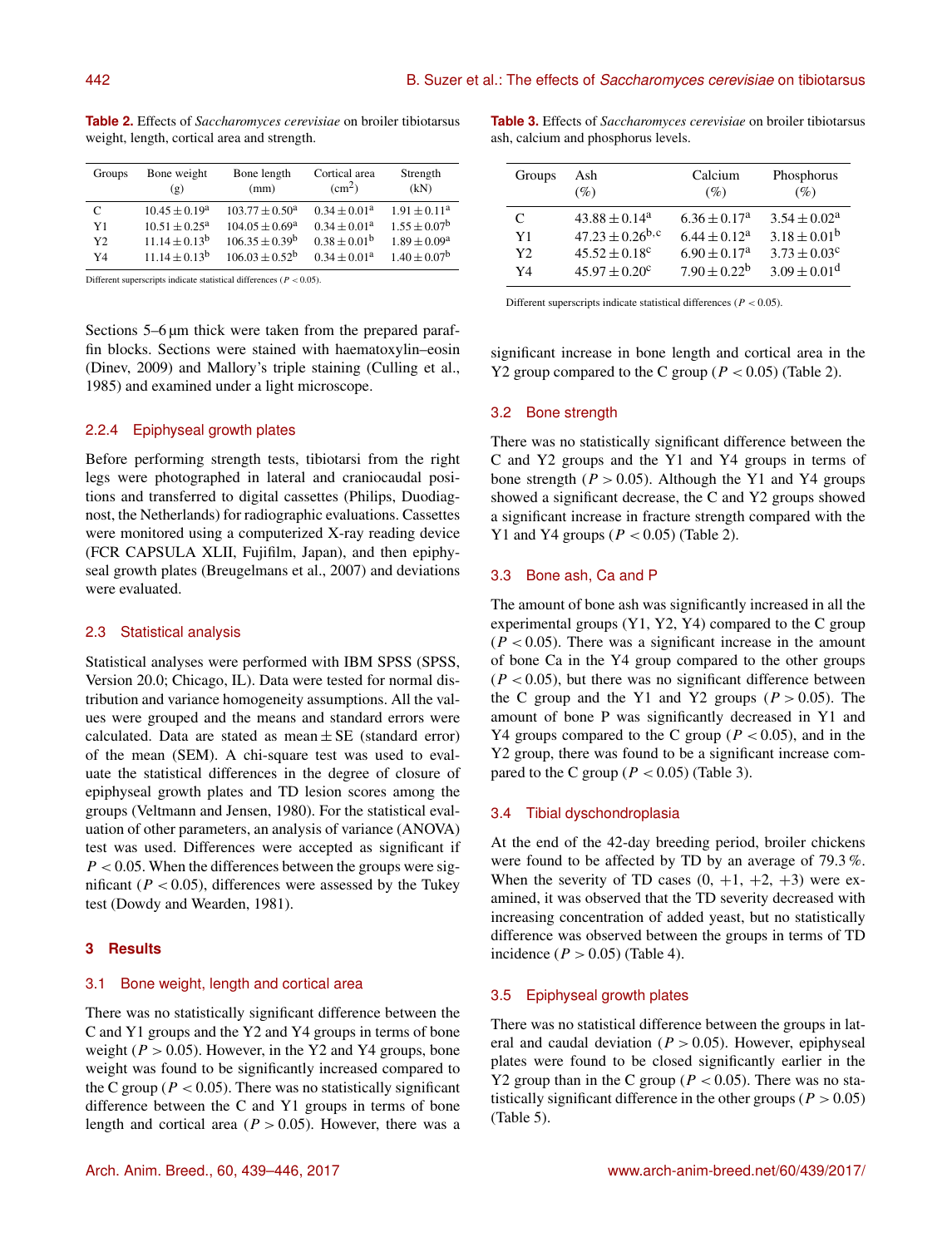**Table 4.** Effects of *Saccharomyces cerevisiae* on tibial dyschondroplasia in broiler chickens.

| Groups | Healthy |      | Tibial dyschondroplasia |      |            |
|--------|---------|------|-------------------------|------|------------|
|        | Number  | $\%$ | Number                  | $\%$ |            |
|        | 6       | 17.1 | 29                      | 82.9 |            |
| Y1     | 6       | 17.1 | 29                      | 82.9 |            |
| Y2     |         | 20.0 | 28                      | 80.0 | $P = 0.09$ |
| Y4     | 10      | 28.6 | 25                      | 71.4 |            |

The mean difference is significant at the 0.05 level.

## **4 Discussion**

# 4.1 Bone weight, length and cortical area

In the present study, the optimum bone development was observed especially in the Y2 group ( $P < 0.05$ ), and the increase in bone weight, length and cortical areas was thought to be the result of the growth-promoting effects of betaglucans in the yeast content. Supporting these results, Guenther et al. (2003) reported that beta-glucans are able to suppress osteoclast development and may enhance the development of osteoblasts. As reported by Onwurah et al. (2013), the contribution of yeast to broiler performance is more effective in the initial phase. Therefore, in the initial phase it is thought that yeast could not contribute enough bone development in the low-dose yeast group (Y1). It is also observed that the high-dose yeast group (Y4) cannot affect bone length, as reported by Rath et al. (1999) in spite of increased bone mineralization; there is not enough collagen accumulation. In the present study cortical area significantly increased in the Y2 group, but there is no significant difference among the other groups. The increased cortical area in the Y2 group could be the result of greater bone weight, length and P deposition of the tibiotarsus.

#### 4.2 Bone strength

Plavnik and Scott (1980) reported that a 2.5 and 5 % yeast addition to the diet had definite improvements regarding the leg weakness of broilers. Arican (2012) reported that yeast culture did not have a statistically significant effect on bone strength in rabbits, but the group with  $2 \text{ g kg}^{-1}$  yeast added had a higher bone breaking strength value than the other groups. Similarly, in the present study, a higher breaking strength was observed in the group with 0.2 % yeast added (Y2), with control group similar to the other yeast groups. As reported by Newman and Leeson (1998), the force applied to the bones is distributed by the cortical region and the endosteum. Therefore, the results are thought to be due to the increased cortical area in the Y2 group.

Akhavan-Salamat et al. (2011) reported that the yeast addition to the diet increased bone Ca levels in broiler chickens, which increased bone strength. In the present study, the high dose of yeast (Y4) caused a decrease in bone strength while **Table 5.** Effects of *Saccharomyces cerevisiae* on epiphyseal growth plate of tibiotarsus in broiler chickens.

| Groups |        | Closed epiphyseal<br>plate |        | Non-closed epiphyseal<br>plate |              |
|--------|--------|----------------------------|--------|--------------------------------|--------------|
|        | Number | $\%$                       | Number | $\%$                           | P            |
| C      | 12     | 52.2                       | 11     | 47.8                           | (control)    |
| Y1     | 14     | 60.9                       | 9      | 39.1                           | $P = 0.552$  |
| Y2     | 20     | 83.4                       | 4      | 16.6                           | $P = 0.022*$ |
| Y4     | 13     | 54.2                       | 11     | 45.8                           | $P = 0.891$  |

<sup>∗</sup> The mean difference is significant at the 0.05 level.

increasing the amount of bone ash and minerals. It is based on the report by Rath et al. (1999) that the bone may become more fragile despite increased mineral content. It may be associated with an inadequate amount of collagen in the bone structure.

#### 4.3 Bone ash, Ca and P

Although Ghasemi et al. (2006) and Yildiz et al. (2011) reported that there is no statistical difference between groups in the amount of tibiotarsus ash through addition of yeast to broiler chickens, Ghasemi et al. (2006) reported that broiler chicks fed with yeast-supplemented feed had a marginally higher tibiotarsus ash content compared to chicks fed without a yeast supplement. In the present study, it was determined that the amount of bone ash was significantly increased in all experimental groups (Y1, Y2 and Y4) when compared to the C group ( $P < 0.05$ ).

Akhavan-Salamat et al. (2011) reported that the addition of yeast to the diet increased bone Ca levels in broiler chickens. Simons et al. (1990) reported that the yeast was able to produce the phytase enzyme and that this enzyme was necessary to obtain inorganic P from phytate. Phytase also releases Ca from the insoluble salts of phytic acid and potentially makes Ca available for absorption in birds (Qian et al., 1997). Ghasemi et al. (2006) also observed that a linear increase in yeast in the feed increased Ca retention. In the present study, there was a significant increase in bone Ca in the Y4 group compared to the other groups ( $P < 0.05$ ), but no significant difference among Y1, Y2 and C groups. It could be the result of higher microbial phytase activity in the Y4 group against others groups.

Although Thayer and Jackson (1975) reported that the addition of live yeast culture to the diet of chickens in the developmental period increased P utilization, in the present study, it is determined that there was only a significant increase in bone P in the Y2 group ( $P < 0.05$ ) and there is a significant decrease in the Y1 and Y4 groups ( $P < 0.05$ ). As reported by Suzer et al. (2015), the 0.2% yeast supplemented group had significantly higher plasma P level compared to the control group in broiler chickens. Therefore, it is thought that an in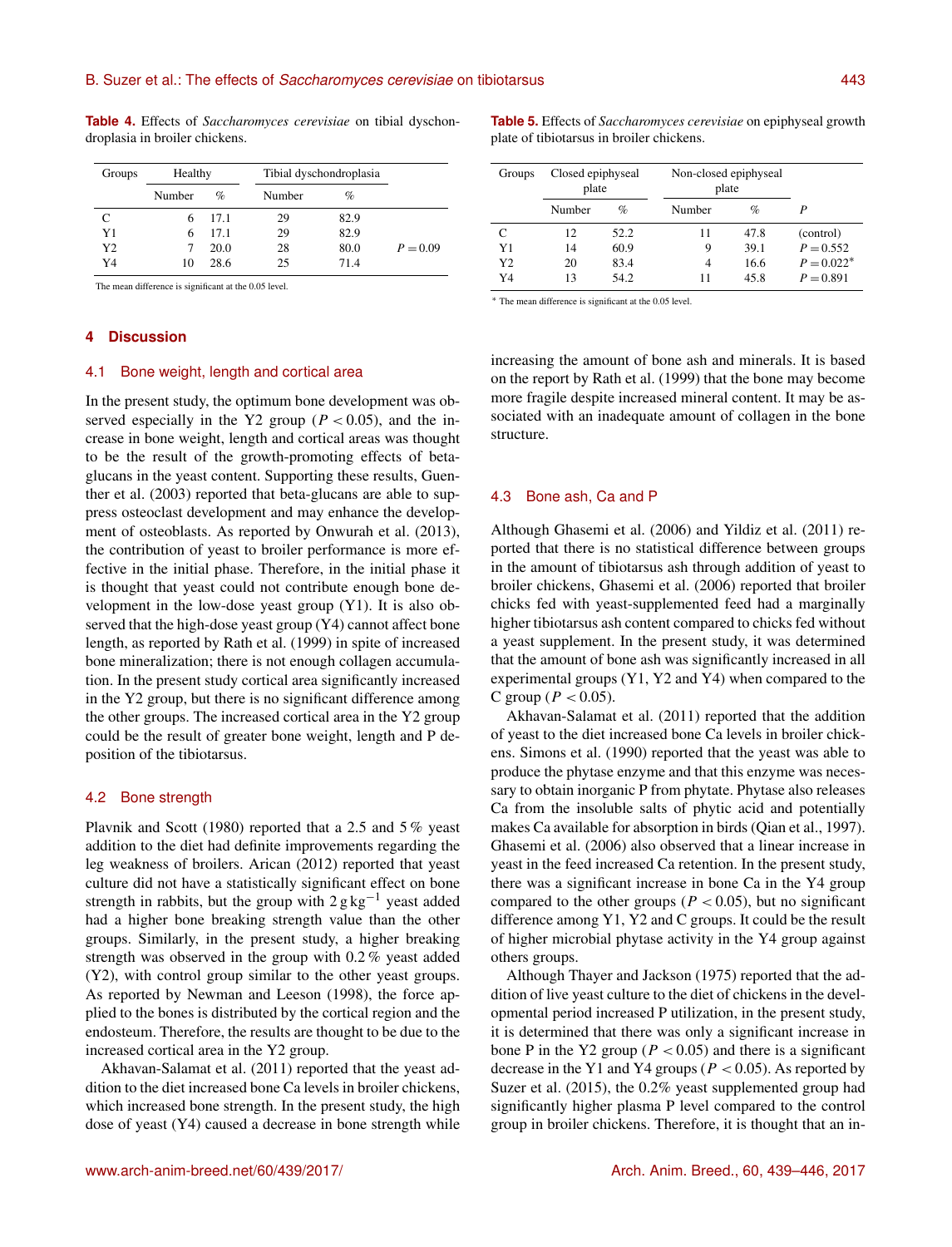creased P level in the blood due to the addition of 0.2 % yeast caused increased deposition of P in the tibiotarsus.

# 4.4 Tibial dyschondroplasia

Thorp and Maxwell (1993) reported that TD affects 1– 40 % of broiler chickens in commercial establishments, and 20–60 % of these animals show subclinical lesions. Edwards (1989) reported that in experimental studies the incidence of TD could be up to 80–90 %. In the present study, 79.3 % of broiler chickens were observed to be affected by TD in postmortem evaluations made after 42 days of growing period.

It has been reported that calcitriol has the ability to upregulate its own receptor activity, which occurs at the mRNA level, and thus calcitriol can automatically induce its own receptor protein (Costa et al., 1985; Pike, 1991). It is also reported that yeast increases the production of calcitriol receptors (Mcdonnel et al., 1989). In the present study, it was determined that there was no significant difference between the groups in terms of the presence of the TD in the different doses, but, when the percentages of TD severity in the groups were examined numerically, it was observed that the TD severity decreased while the yeast concentration increased. Positive improvements in TD incidence may be associated with increased calcitriol receptor activity by yeast supplementation.

# 4.5 Epiphyseal growth plates

Onwurah et al. (2013) reported that  $5 \text{ g kg}^{-1}$  yeast can be supplemented in feed in the starter phase but should not exceed 1 g kg−<sup>1</sup> in the finisher phase for an optimum feed conversion ratio and body weight gain. According to these reports, in the present study, it is thought that in the Y1 group, yeast was insufficient, and in the Y4 group, yeast is excessive for the longitudinal growth of the bone, and it was suppressed on the basis of inadequate feed intake and feed conversion ratio.

The epiphyseal growth plate is responsible for the longitudinal development of the bone, and it is the basis for bone development (Hunziker, 1994; Price et al., 1994). Kim et al. (2009) and Lee et al. (2011) reported that yeast hydrolysate increased the proximal epiphyseal length of bone, accelerated its longitudinal extension and stimulated growth hormone secretion in young rats. There is no study of the effect of the yeast on the epiphyseal growth plate of broiler chickens. In the present study, the closure rates of epiphyseal growth plates were statistically different between the C and Y2 groups ( $P < 0.05$ ). According to this, in the Y2 group, there was a significantly higher epiphyseal plate closure rate than in the C group.

# **5 Conclusions**

In conclusion, when *Saccharomyces cerevisiae* was used as a feed additive, yeast increased bone mineral content and thus improved the biomechanical properties and durability of the bone. In addition, optimum results were obtained from the group with 0.2 % yeast (Y2) for bone mineralization, bone weight, length and cortical area width, bone strength, and curing effects on TD and epiphyseal growth plates. Using 0.4 % yeast (Y4) has no positive effects on bone biomechanical properties and durability, so it would be better to avoid a high dose of yeast so as not to increase the cost. Accordingly, it has been concluded that as a feed additive, *Saccharomyces cerevisiae* has beneficial and economical effects in terms of animal welfare and can prevent losses due to foot problems in commercial enterprises.

**Data availability.** Data are available on request from the corresponding author.

**Competing interests.** The authors declare that they have no conflict of interest.

**Acknowledgements.** This work was supported by Uludag University Scientific Research Project Commission (KUAP (V)- 2012/44).

Edited by: Manfred Mielenz Reviewed by: two anonymous referees

# **References**

- Abourachid, A.: Mechanics of standing in birds: functional explanation of lameness problems in giant turkeys, Br. Poult. Sci., 34, 887–898, 1993.
- Akhavan-Salamat, H., Ghasemi, H. A., Khaltabati-Farahani, A. H., and Kazemi-Bonchenari, M.: The effects of Saccharomyces cerevisiae on performance and nutrients digestibility in broilers fed with diet containing different levels of phosphorus, Afr. J. Biotechnol., 10, 7526–7533, 2011.
- AOAC The Association of Official Analytical Chemists: Official Methods of Analysis, 9th Edn., Vail-Balloa Press Inc, Binghamton, New York, 80–81, 1960.
- AOAC The Association of Official Analytical Chemists: Official Methods of Analysis, 16th Edn., Arlington, VA, USA, 1995.

AOAC – The Association of Official Analytical Chemists: Official Methods of Analysis, 17th Edn., Gaithersburg, MD, USA, 2000.

Arican, I.: Effects of Saccharomyces cerevisiae yeast on tibia bone characteristics in rabbits, J. Anim. Vet. Adv., 11, 1518–1521, 2012.

Barrow, P.: Probiotics for chickens, in: Probiotics, the scientic basis, edited by: Fuller, R., Chapman and Hall, London, 225–257, 1992.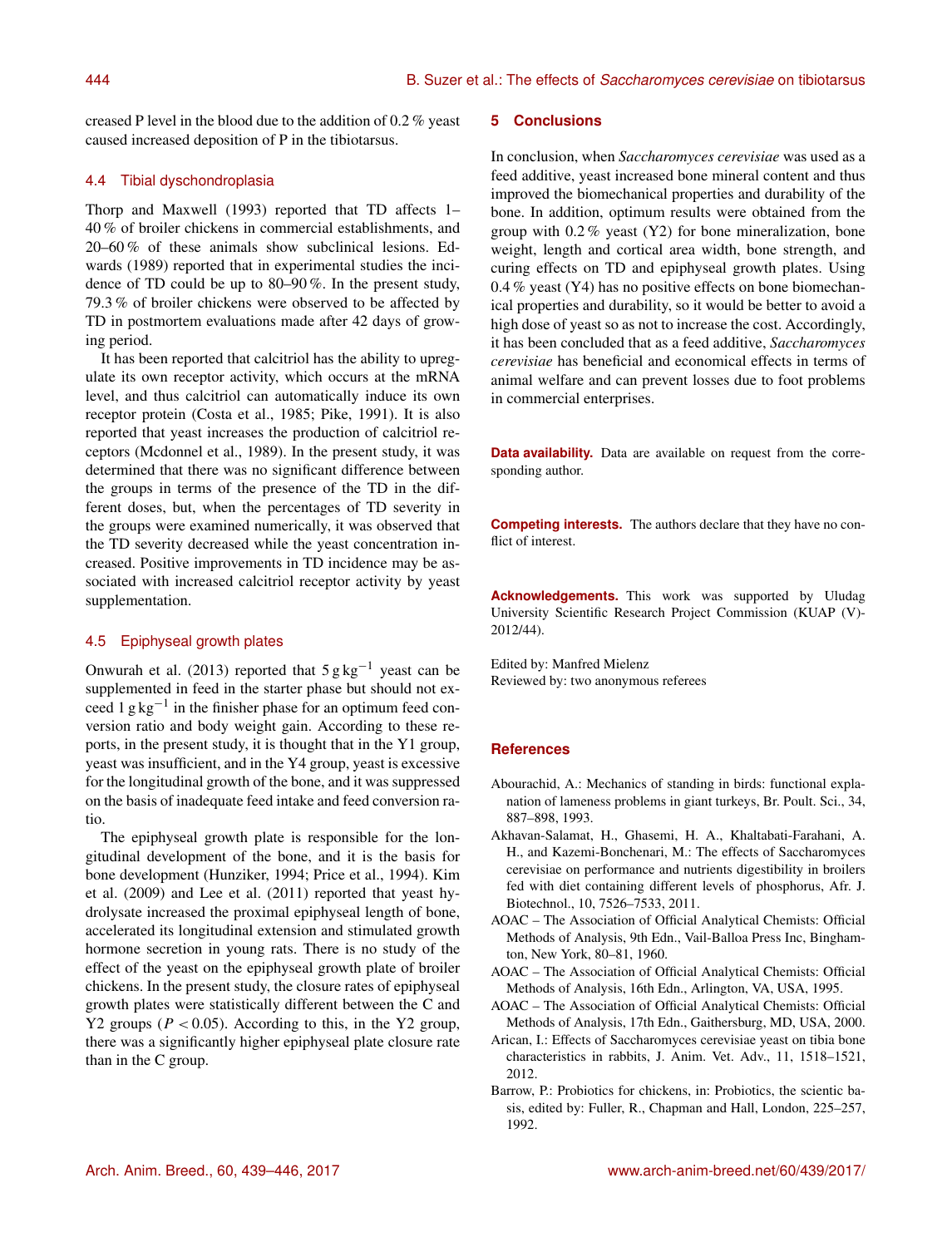- Bradshaw, R. H., Kirkden, R. D., and Broom, D. M.: A review of the aetiology and pathology of leg weakness in broilers in relation to welfare, Avian. Poult. Biol. Rev., 13, 45–103, 2002.
- Breugelmans, S., Muylle, P., Cornillie, J., Saunders, P., and Simoen, S.: Age determination of poultry: a challenge for customs, Vlaams Diergeneeskd Tijdschr, 76, 423–430, 2007.
- Butterworth, A., Weeks, C. A., Crea, P. R., and Kestin, S. C.: Dehydration and lameness in a broiler flock, Anim. Welf., 11, 89–94, 2002.
- Costa, E. M., Hirst, M., and Feldman, D.: Regulation of 1,25 dihydroxyvitamin D3 receptors by vitamin D analogs in cultured mammalian cells, Endocrinology, 117, 2203–2210, 1985.
- Crenshaw, T. D.: Reliability of dietary Ca and P and bone mineral contents as predictors of bone mechanical properties at various time periods in growing swine, J. Nutr., 116, 2155–2170, 1986.
- Culling, C. F. A., Allison, R. T., and Bar, W. T.: Cellular Pathology Technique, 4th Edn., Butterworth and Co Ltd, London, 167–171, 1985.
- Danbury, T. C., Weeks, C. A., Chambers, J. P., Waterman-Pearson, A. E., and Kestin, S. C.: Self-selection of the analgesic drug carprophen by lame broiler chickens, Vet. Rec., 146, 307–311, 2000.
- Dinev, I.: Clinical and morphological investigations on the prevalence of lameness, associated with femoral head necrosis in broiler chickens, Br. Poult. Sci., 50, 284–290, 2009.
- Doube, M., Kłosowski, M. M., Arganda-Carreras, I., Cordelières, F., Dougherty, R. P., Jackson, J., Schmid, B., Hutchinson, J. R., and Shefelbine, S. J.: Free and extensible bone image analysis in Image, Bone, 47, 1076–1079, 2010.
- Dowdy, S. and Wearden, S.: Statistics for Research, John Wiley & Sons Press, New York, 262–274, 1981.
- Edwards, H. M.: The effect of dietary cholecalciferol, 25 hydroxycholecalciferol, and 1,25-dihydroxycholecalciferol on the development of tibial dyschondroplasia in broiler chickens in the absence and presence of disulfiram, J. Nutr., 119, 647–652, 1989.
- Edwards, H. M. and Veltmann, J. R.: The role of calcium and phosphorus in the etiology of tibial dyschondroplasia in young chicks, J. Nutr., 113, 1568–1575, 1983.
- European Commission: Report of the Scientific Committee on Animal Health and Animal Welfare, The welfare of chickens kept for meat production (broilers), Scientific Committee on Animal Health and Animal Welfare (SCAHAW), Health and Consumer Protection Directorate – General, Brussels, 149 pp., 2000.
- Gericke, S. and Kurmies, B.: Die kolorimetrische Phosphorsäurebestimmung mit AmmoniumVanadat-Molybdat und ihre Anwendung in der Pflanzenanalyse, Zeitschrift für Pflanzenernährung, Düngung und Bodenkunde, 59, 235–247, 1952.
- Ghasemi, H. A., Tahmasbi, A. M., Moghaddam, G. H., Mehri M., Alijani, S., Kashefi, E., and Fasihi, A.: The effect of phytase and Saccharomyces cerevisiae (sc47) supplementation on performance, serum parameters, phosphorous and calcium retention of broiler chickens, Int. J. Poult. Sci., 5, 162–168, 2006.
- Guenther, H. E., Mueller, B., Sorgente, N., and Guenther, H. L.: Beta-D-Glucan suppresses osteoclast-recruitment, in vitro, J. Bone Miner. Res., 18, 334, 2003.
- Havenstein, G. B., Ferket, P. R., and Qureshi, M. A.: Carcass composition and yield of 1957 versus 2001 broilers when fed "typ-

ical" 1957 and 2001 broiler diets, Poultry Sci., 82, 1509–1518, 2003.

- Havenstein, G. B., Ferket, P. R., Grimes, J. L., Qureshi, M. A., and Nestor, K. E.: Changes in the performance of turkeys – 1966– 2003, in: Proceedings of the 27th Technical Turkeys Conference, 15–16 April 2004, Cheshire, 1–13, 2004.
- Havenstein, G. B., Ferket, P. R., Grimes, J. L., Qureshi, M. A., and Nestor, K. E.: Comparison of the performance of 1966- versus 2003-type turkeys when fed representative 1966 and 2003 turkey diets: growth rate, livability, and feed conversion, Poultry Sci., 86, 232–240, 2007.
- Hunziker, E. B.: Mechanism of longitudinal bone growth and its regulation by growth plate chondrocytes, Microsc. Res. Techniq., 28, 505–519, 1994.
- ISO 1444: Determination of free fat content in meat and meat products, International Organization for Standardization, Geneva, 1973.
- ISO 5983-1: Animal feeding stuffs Determination of nitrogen content and calculation of crude protein content, 1st Edn., BSI, Britain, 2005.
- Kestin, S. C., Su, G., and Sorensen, P.: Different commercial broiler crosses have different susceptibilities to leg weakness, Poultry Sci., 78, 1085–1090, 1999.
- Kestin, S. C., Gordon, S., Su, G., and Sorensen, P.: Relationships in broiler chickens between lameness, liveweight, growth rate and age, Vet. Rec., 148, 195–197, 2001.
- Kim, J. M., Kim, S. Y., Jung, E. Y., Bae, S. H., and Suh, H. J.: Yeast hydrolysate induces longitudinal bone growth and growth hormone release in rats, Phytother. Res., 23, 731–736, 2009.
- Knowles, T. G., Kestin, S. C., Haslam, S. M., Brown, S. N., Green, L. E., Butterworth, A., Pope, S. J., Pfeiffer, D., and Nicol, C. J.: Leg disorders in broiler chickens: Prevalence, risk factors and prevention, PLoS One, 3, e1545, https://doi.org[/10.1371/journal.pone.0001545,](https://doi.org/10.1371/journal.pone.0001545) 2008.
- Kollár, R., Petráková, E., Ashwell, G., Robbins, P. W., and Cabib, E.: Architecture of the yeast cell wall. The linkage between chitin and beta (1–> 3)-glucan, J. Biol. Chem., 270, 1170–1178, 1995.
- Kollár, R., Reinhold, B. B., Petráková, E., Yeh, H. J. C., Ashwell, G., Drgonová, J., Kapteyn, J. C., Klis, F. M., and Cabib, E.: Architecture of the yeast cell wall, beta (1–6) glucan interconnects mannoprotein, beta (1–3)-glucan, and chitin, J. Biol. Chem., 272, 17762–17775, 1997.
- Lee, H. S., Noh, D. O., and Suh, H. J.: Promotion effects of yeast hydrolysates and a mixture of safflower seed and gasiogapi extract on longitudinal bone, proximal epiphysis, and growth hormone in rats, Int. J. Food Sci. Nutr., 16, 110–116, 2011.
- Leeson, S. and Summers, J. D.: Nutrition of the chicken, 4th Edn., University Books, Ontario, 34–99, 2001.
- Mcdonnell, D. P., Pike, J. W., Drutz, D. J., Butt, T. R., and O'malley, B. W.: Reconstitution of the vitamin d-responsive osteocalcin transcription unit in saccharomyces cerevisiae, Mol. Cell. Biol., 9, 3517–3523, 1989.
- Mcgeown, D., Danbury, T. C., Waterman-Pearson, A. E., and Kestin, S. C.: Effect of carprofen on lameness in broiler chickens, Vet. Rec., 144, 668–671, 1999.
- Newman, S. and Leeson, S.: Effect of housing birds in cages or aviary system on bone characteristics, Poultry Sci., 77, 1492– 1496, 1998.